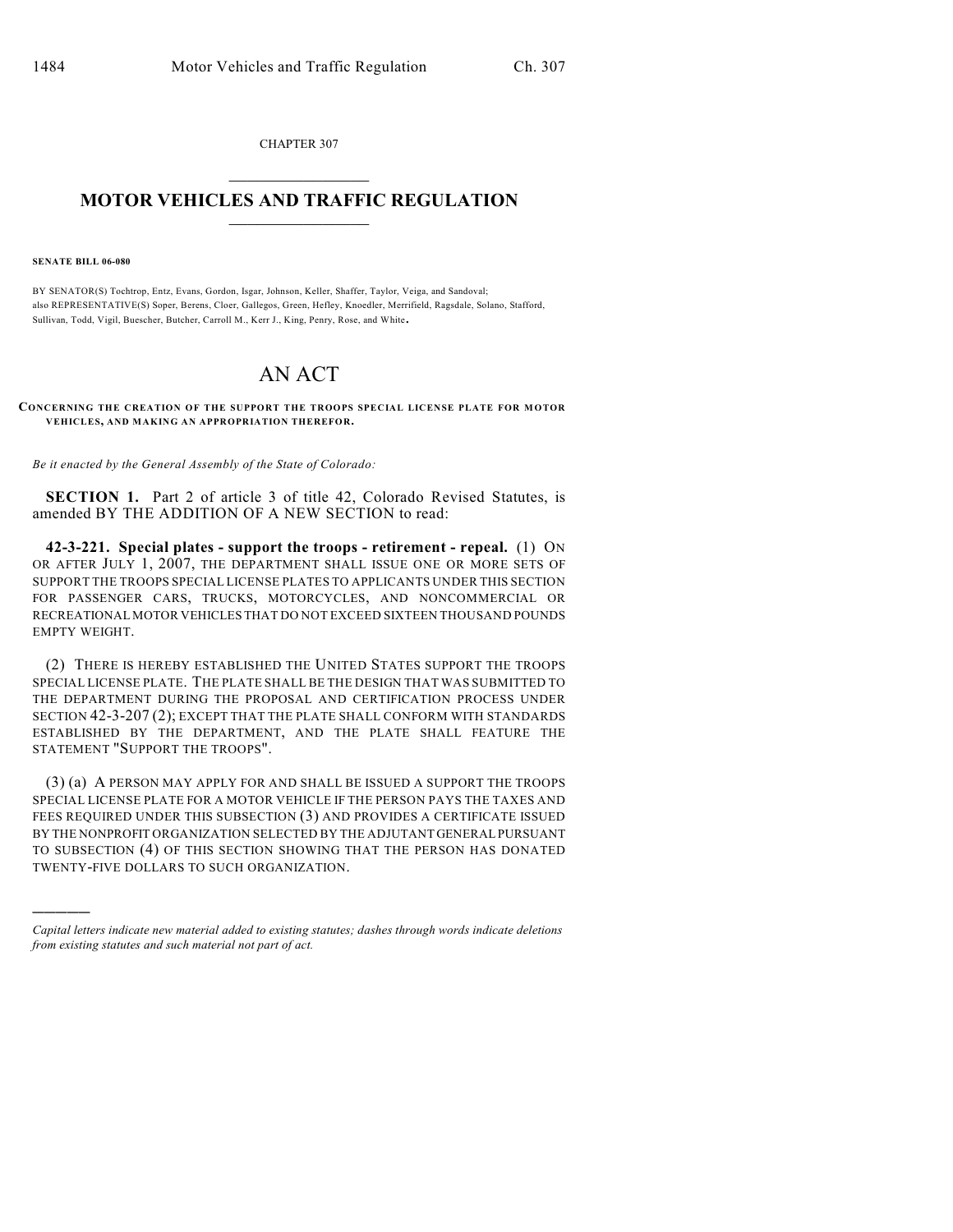(b) THE AMOUNT OF THE TAXES AND FEES FOR SUPPORT THE TROOPS SPECIAL LICENSE PLATES UNDER THIS SECTION IS THE SAME AS THE AMOUNT OF THE TAXES AND FEES SPECIFIED FOR REGULAR MOTOR VEHICLE LICENSE PLATES PLUS A ONE-TIME FEE OF TWENTY-FIVE DOLLARS FOR EACH MOTOR VEHICLE FOR ISSUANCE OF SUCH LICENSE PLATES. THE DEPARTMENT SHALL TRANSMIT THE ADDITIONAL ONE-TIME FEE TO THE HIGHWAY USERS TAX FUND FOR ALLOCATION AND EXPENDITURE AS SPECIFIED IN SECTION 43-4-205 (5.5) (b), C.R.S.

(c) UPON PAYMENT OF THE ADDITIONAL FEE REQUIRED BY SECTION 42-3-211 (6) (a) FOR PERSONALIZED LICENSE PLATES, THE DEPARTMENT MAY ISSUE PERSONALIZED SUPPORT THE TROOPS SPECIAL LICENSE PLATES IF THE APPLICANT COMPLIES WITH SECTION 42-3-211. IF AN APPLICANT HAS EXISTING PERSONALIZED LICENSE PLATES FOR A MOTOR VEHICLE, THE APPLICANT MAY TRANSFER THE COMBINATION OF LETTERS OR NUMBERS TO A NEW SET OF SPECIAL LICENSE PLATES FOR THE VEHICLE UPON PAYING THE FEE IMPOSED BY SECTION 42-3-211 (6) (a) AND UPON TURNING SUCH EXISTING PLATES IN TO THE DEPARTMENT AS REQUIRED BY THE DEPARTMENT. A PERSON WHO HAS OBTAINED PERSONALIZED SUPPORT THE TROOPS SPECIAL LICENSE PLATES UNDER THIS PARAGRAPH (c) IS REQUIRED TO PAY THE ANNUAL FEE IMPOSED BY SECTION 42-3-211 (6) (b) FOR RENEWAL OF SUCH PERSONALIZED PLATES. THE FEES UNDER THIS PARAGRAPH (c) ARE IN ADDITION TO ALL OTHER TAXES AND FEES IMPOSED FOR THE SPECIAL LICENSE PLATES.

(4) THE ADJUTANT GENERAL, APPOINTED PURSUANT TO SECTION 28-3-105, C.R.S., SHALL SELECT A NONPROFIT ORGANIZATION THAT AIDS VETERANS, ACTIVE SERVICE MEMBERS, AND THE FAMILIES THEREOF TO ADMINISTER THE DONATIONS COLLECTED PURSUANT TO SUBSECTION (3) OF THIS SECTION. THE ADJUTANT GENERAL SHALL SELECT THE ORGANIZATION IN CONSULTATION WITH THE COLORADO BOARD OF VETERANS AFFAIRS, CREATED IN SECTION 28-5-702, C.R.S. THE ORGANIZATION SHALL USE THE MONEYS TO AID VETERANS, ACTIVE SERVICE MEMBERS, AND THE FAMILIES THEREOFBUT MAY KEEP UP TO SEVEN PERCENT OF THE MONEYS FOR ADMINISTRATIVE COSTS. THE ORGANIZATION MAY USE THE MONEYS TO AID VETERANS, ACTIVE SERVICE MEMBERS, AND THE FAMILIES THEREOF BY MAKING GRANTS TO OR SELECTING OTHER NONPROFIT ORGANIZATIONS TO PROVIDE THE AID SO LONG AS NO MORE THAN SEVEN PERCENT OF THE MONEYS ARE USED FOR ADMINISTRATIVE COSTS. ONCE AN ORGANIZATION IS SELECTED, IT SHALL CONTINUE TO ADMINISTER THE FUNDS UNLESS GOOD CAUSE IS SHOWN FOR REMOVAL.

(5) SPECIAL LICENSE PLATES ISSUED UNDER THIS SECTION SHALL BE RENEWED IN THE SAME MANNER AS OTHER LICENSE PLATES UNDER SECTION 42-3-113 OR, FOR PERSONALIZED PLATES, UNDER SECTION 42-3-211.

(6) THE SPECIAL LICENSE PLATES AUTHORIZED BY THIS SECTION SHALL NOT BE RENEWED UNLESS SUCH PLATES HAVE BEEN ISSUED FOR AT LEAST THREE THOUSAND VEHICLES BY JULY 1, 2009.

**SECTION 2.** 42-3-301 (2) (a) (II), Colorado Revised Statutes, is amended to read:

**42-3-301. License plate cash fund - license plate fees.** (2) (a) The fees imposed pursuant to subsection (1) of this section shall be set in an amount